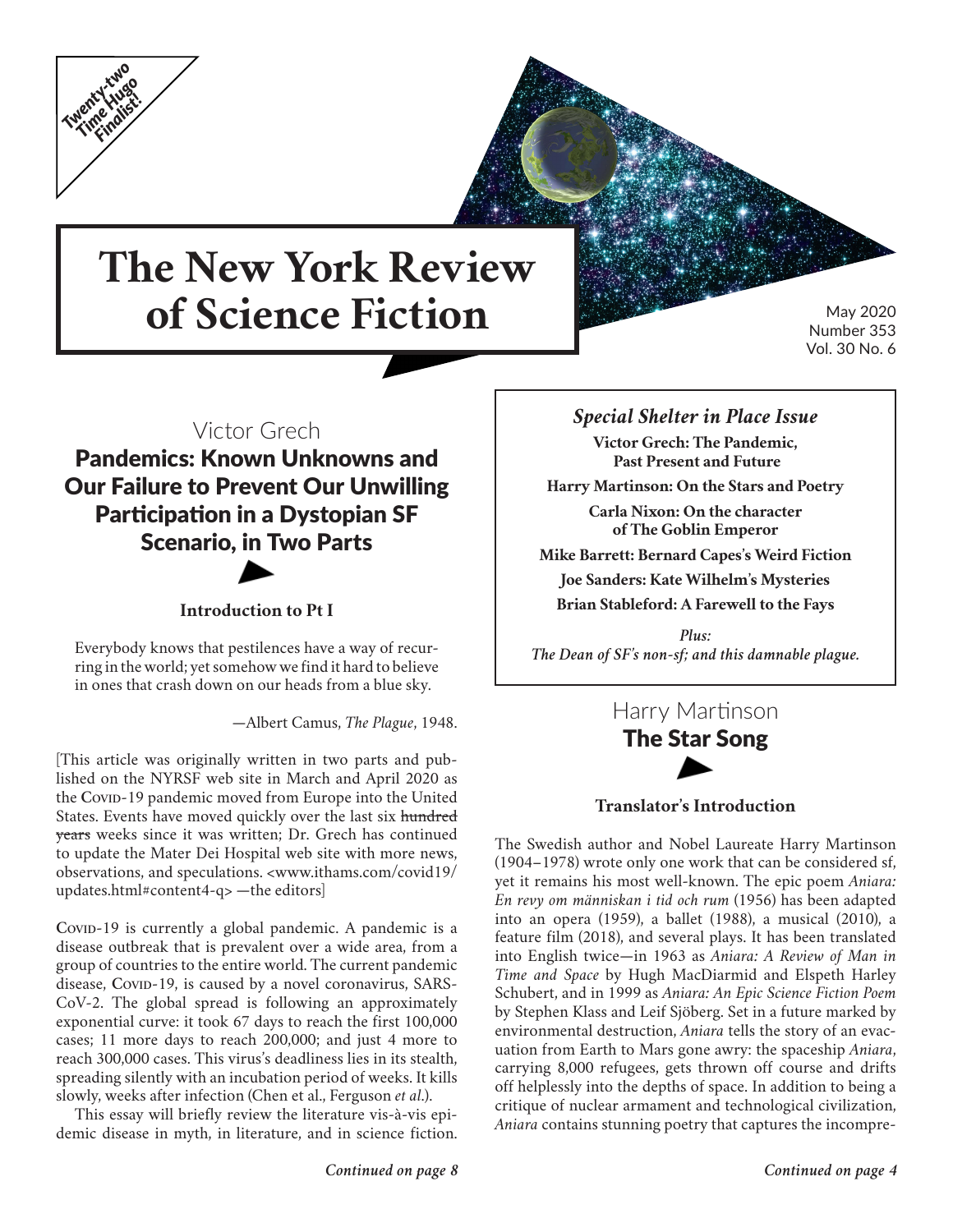#### Harry Martinson: The Star Song

*continued from page 1* 

hensibility of the universe of modern science, including deep time and the vast distances of interstellar space.

Martinson had been preoccupied with the limitations and possibilities of poetry vis-à-vis modern science for a long time. Almost two decades before *Aniara*, he wrote the essay "Stjärnsången" (1938) ("The Star Song"), presented here in English for the first time. Martinson saw the theories and results of physics and astronomy as posing unique challenges not only to human comprehension in general, but to the poet's craft in particular. "There are no longer only stars out there," Martinson says, "but thousands of galaxies. Astronomers no longer speak of light-years, incomprehensible in and of themselves, but of millions of light-years." He asks what this means for poetry: "Using hyperboles and overtones was an ancient right of poetry, but where can poets find exaggerations with regard to the worldview of modern astrophysics?" Even though parts of "The Star Song" may seem slightly dated—for example, Martinson's sharp distinction between humans and other animals—most of his questions and reflections are as relevant today as they were in his time. "The Star Song" remains one of the most perceptive and beautiful formulations of the challenges of writing poetry about science and the universe in our time. Not only does it defamiliarize habitual ways of thinking about space and poetry—it is poetic in itself, at times even rivaling *Aniara*. "The Star Song" is a hidden gem of sf poetics, and I have done my best to convey a sense of Martinson's striking questions and poetic language.

"The Star Song" also contains the first known use of the word "aniara." In a discussion of the inability of ordinary language to capture atomic processes, Martinson refers to a passage in Arthur Eddington's popular science book *The Nature of the Physical World* (1929), where Eddington quotes two lines from Lewis Carroll's poem "Jabberwocky," included in *Through the Looking-Glass, and What Alice Found There* (1871): "The slithy toves / Did gyre and gimble in the wabe." Eddington suggests that this grammatical sounding yet nonsensical language parallels our understanding of the atomic world; we can describe what is going on to some extent using the language of mathematics, but we lack concepts for truly imagining it. Martinson follows Eddington in this line of thought, but instead of translating Carroll's lines directly, Martinson formulates his own version: "de löjande glomenarerna / gölja och vanja genom aniara," which I have translated as: "the loging clomenares / gole and veineer through aniara." While Martinson scholars have argued that Martinson constructed the word from a Greek word that means "sad" or "despairing," the first appearance of "aniara" is thus as a nonsense word illustrating the difficulty of understanding the worldview of modern science—which, as it happens, also parallels the confusion aboard Aniara.

—Daniel Helsing, 2019

To begin with: what is clarity? And what do we mean by the requirement to be clear?

The answer is a counterquestion: is not the concept of clarity just one image among other images? And confronted with the oppressive mystery of the universe, are we not justified in asking whether clarity itself is also a kind of cataract—a crystalline cataract?

If you have said *clarity*, then you have also indirectly and implicitly said something about a particular approach. Ideas are clear only to the extent that the methods by which clarity is achieved are valid. Thus, the ideal of the thinkers, the crystalline thought, is, properly understood, only a beautiful image, a symbolic figure or an abstract idea. Cultivating the ideal of clarity and obeying its laws amount to nothing more than an aesthetics of thought. There are limits to what this kind of thought can achieve.

And if these limits are felt on Earth, how much more acutely are they not felt among the stars, among the nebulae and the galaxies? Certainly, when interacting with the stars we do not have to deal with the torments of physical congestion, but the experience of our limitation is not compensated by telescopes and mathematics. Our quiet thoughts during a starry night swing from sensations of being in a canopy of liberation to being in a canopy of anxiety.

What the astronomers find during their strenuous nightly work, when they point the giant tubes toward openings in the star jungle toward star clearings and boskets of fire, is a bottomless space of oddities and properties, whose reflections are transformed, via the scientists and the methods of science, into a language comprehensible by human thought.

Thus, now less than ever can astronomically illiterate human beings feel at home in the bottomless star garden of the universe. They know too much to be able to return to the old ways yet too little to be able to digest the astrophysical perspectives in their thoughts, their views, their songs. Rather than embarrass themselves they abstain from star songs, no matter how their thoughts may gather and whisper when the autumn stars begin to sparkle. Star songs are no longer seamlessly composable and singable.

The star songs of today's poets, like the conversations about stars during autumn and winter nights, submit to the authority of modern astronomy yet not without a sense of alienation. Many view the firmament of the new astronomical worldview as a province forever destined to be devoid of songs. Others, however, are not deterred—not even in the face of the expanded perspectives according to which not only stars, nebulae, and suns make themselves known in the scientific field of vision but also thousands upon thousands of galaxies. But to not be deterred can only mean one thing, namely to speculate and to dare to speculate. And here, as in many other areas where new theories and perspectives have transformed the requirement to be clear, you can discern a new kind of inspiration that traces its roots to the speculative, or, if you prefer, the quasi-scientific. "Tragic" appears to be the only appropriate designation of our situation: being forced to speculate because the old worldviews are no longer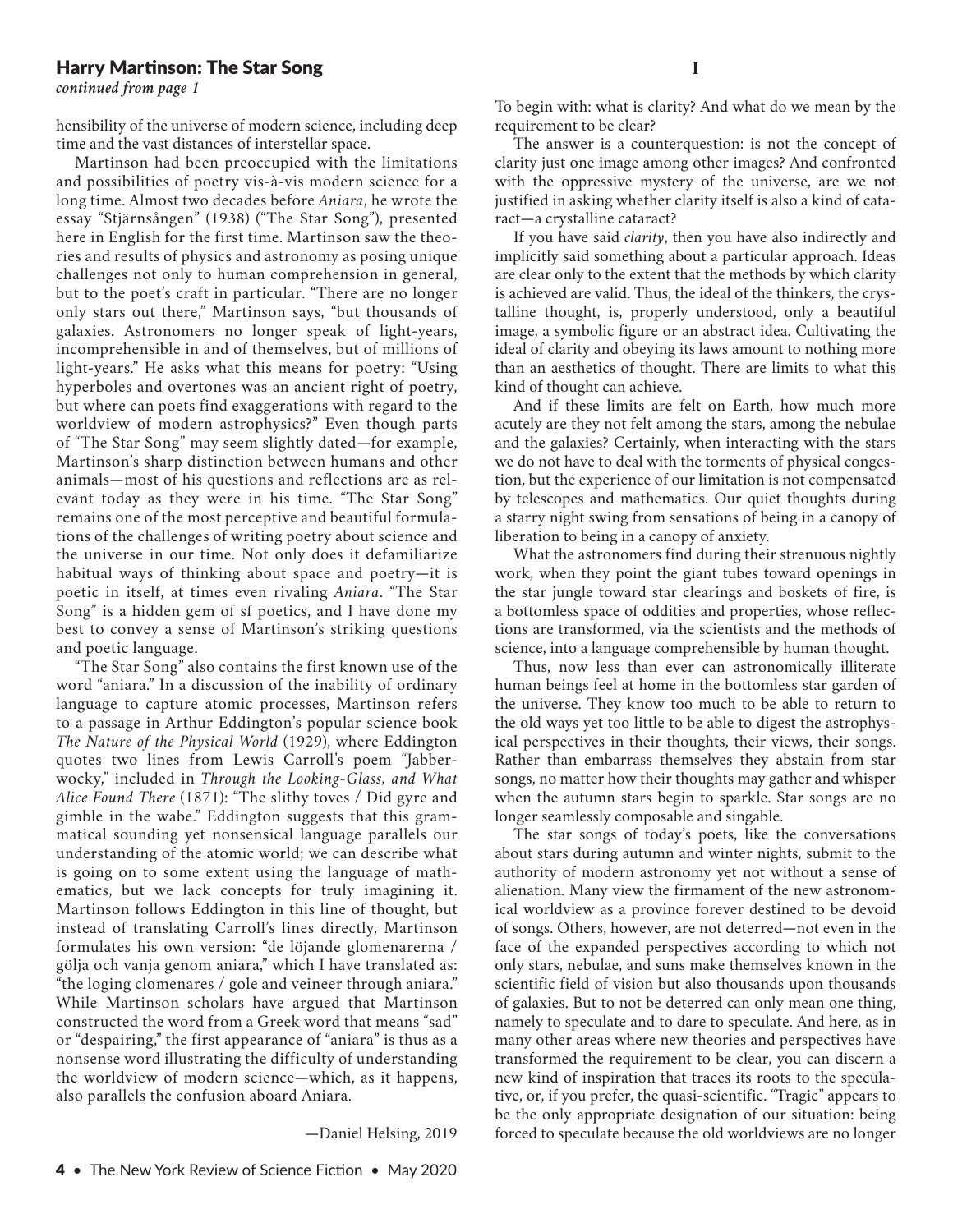credible while the new perspectives are incomprehensible. This is the situation of the star song today.

Casting a seine net in the sum total of world literature produced between 1900 and 1938 would not, I believe, produce a noteworthy draft of truly fresh and sparkling star poetry. The star song has become hampered and impoverished.

But since modern astronomy has expanded our view of the totality of reality, the tension caused by that expansion must be discernible in a new, hitherto unknown modulation of being.

There are no longer only stars out there but thousands of galaxies. Astronomers no longer speak of light-years, incomprehensible in and of themselves, but of millions of light-years. In addition, there is the development of the scientific views of the nature of light, quanta, and mass, and the theories of the astronomical schools, which are being crossed like quiet mathematical blades over the dizzying depths of the universe.

Using hyperboles and overtones was an ancient right of poetry, but where can poets find exaggerations with regard to the worldview of modern astrophysics? The temperature in the cores of suns (up to 50 million degrees Celsius)—one cannot but ask: can this inner heat in the cores of the universe even be called a state of matter? These gigantic suns, which one would like to conceive of as quivering titanic spheres of lightning in whose interiors musical storm scales interweave to create crescendos that surpass all comprehension. They could only be comprehensible through properties that lie beyond every possible form of human imagination. For us, they are only comprehensible via scientific methods, tempered by mathematical equations or cooled off on a blackboard. Only in this way can the unfathomable leave perfectly precise yet unreal traces because truly grasping something requires grasping it with your senses, your mind, your feelings. Reality, in this sense, requires delimitation. The unlimited cannot be experienced as real. To me, this is, if not the greatest, then at least the closest of all the paradoxes in the riddle of the universe. The senses of immensity and mysteriousness exist by virtue of the limits of our imagination and comprehension.

Generally speaking, the life of the poet is to wander around and wonder. And why does he or she wonder? Where does the sense of wonder come from? It comes from an awareness of one's own limitations. The world of a poem exists on one boundary or other. If the world of the poem were not limited, then it would not exist as a world because the source of poetry is wonder and without a sense of limitation there can be no sense of wonder.

With this in mind one would think that the astronomical findings from the nineteenth century to today would have precipitated an unprecedented flood of wonderstruck, universalistic poetry. When in the course of history has one ever had the opportunity to have such a profound sense of one's own limitation? You might think that, but it has not happened. The most likely explanation is probably that the development of scientific perspectives was febrile not only in the field of astronomy but in all fields of research.

The changes on the surface of the Earth were not only large

but utterly strange. There were thousands of opportunities to painfully encounter, in various guises, the sense of limitation. You did not have to seek out this source of poetic creativity; you were given it in ample amounts despite repeated renunciations. When it comes to the desire and ability to make the world a better place, your neighbor typically demands limitation and inability of you. Against this backdrop—or rather, against the backdrop of starlight millions of blue miles beyond this stile—both astronomy and the firmament persisted, displaying wild and clear autumn beauty (autumn is the spring time of constellations, seen from the Northern hemisphere).

**II**

If you have said *clarity*, then you have also said something about a particular approach, a particular viewpoint, and consequently you have also indirectly recognized that the concept of clarity is a symbolic figure or an abstract idea that always appeals to the sense of sight. We see clearly, or we think we see clearly. External experiences, clear visual proofs, or striking visual expressions prompt us to "see" with an inner eye. This, if anything, is evidence for how the logic of the eye has permeated thought. Thus, it would be more universally accurate to use the words discernibility or detectability instead of clarity, because the universe that surrounds us is completely independent of our "viewpoints"—it is not subject to restrictions laid down in the world of the senses.

For the first few thousand years, astronomy developed primarily by compiling visual testimonies. Now astronomy and astrophysics are at least as preoccupied with electrons as with giant suns, and you cannot see the electron; you can see only its traces.

The reflecting telescope is an enhanced artificial eye; photographic magnifications extend the eyesight. Only in conjunction with mathematical astronomy do large telescopes become something more than complicated and grandiose magnifying instruments.

For mere mortals, however, the question boils down to whether any kind of language that is not rooted in imagery is possible at all. Yes, someone might reply: the people of the future could potentially think in terms of frequencies and, so to speak, conduct research using musical tones. A similar idea seems to have been sensed by those who dreamt about the harmony of the spheres. Perhaps one can also imagine that future instincts, raised to a new power, will produce a mathematical, tonal mode of thought completely divorced from imagery. The question, though, is whether the sense of sight will still be the leading sense, whichever "future" we may imagine. For even if we, through thought experiments, may reduce the "five" senses to just one—the sense—the most heightened of all modes of sensory perception is still eyesight. The ear is primitive compared to the eye, whose cells are able to transform almost unimaginably high frequencies into visual nuance. Indeed, how often have we not noticed how the inner eyesight aids the ears in constructing an internal image from external auditory stimuli (radio theater)? When we hear the stridulation of grasshoppers scattered on a meadow, we see it through our ears; the sounds are trans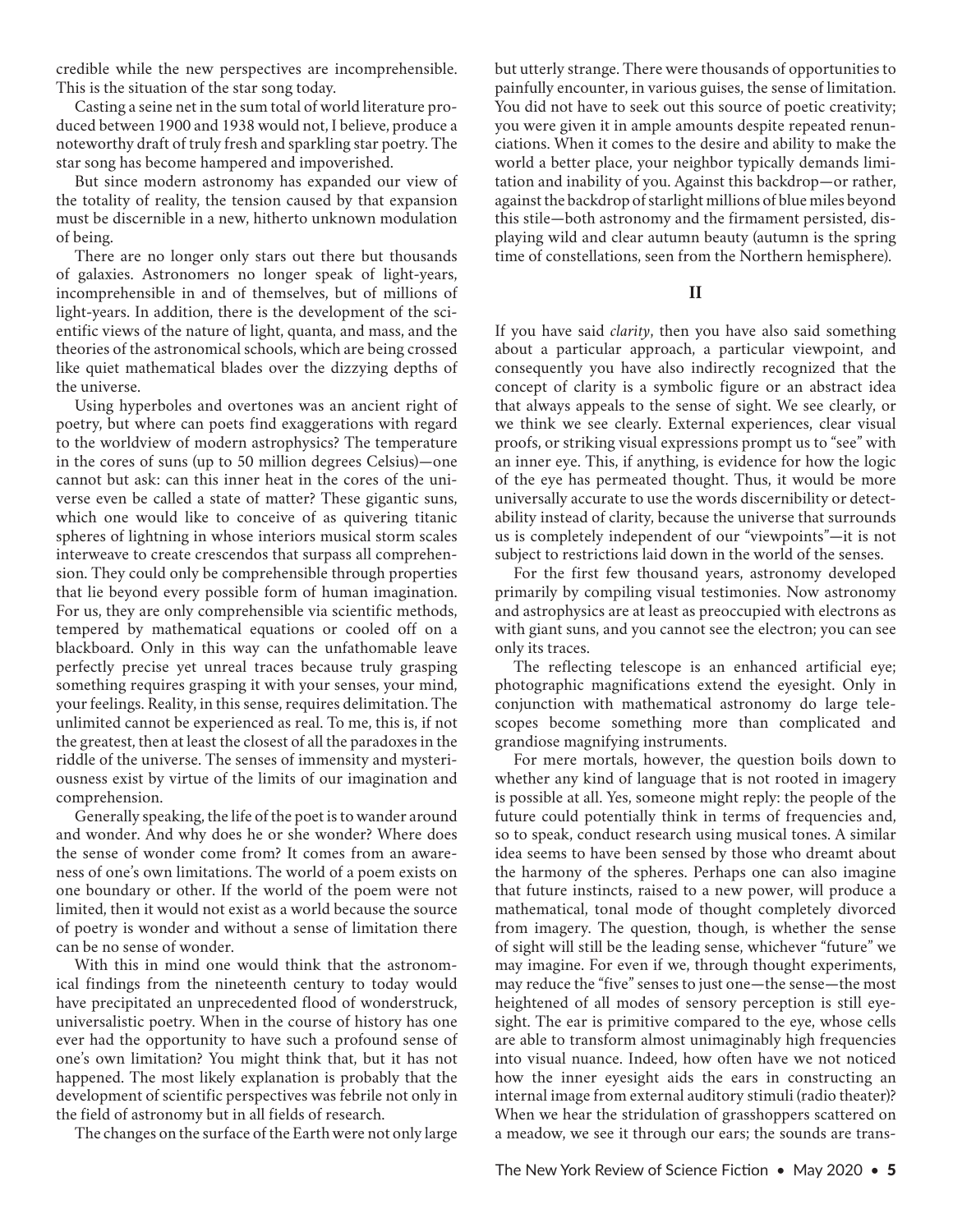formed by the inner eyesight into a kind of image.

When you are sitting in a concert hall or by a radio receiver and listening to music, you close your eyes and engage the sense of sight inwardly. If you find the music shallow, you visualize the different instruments, how they are situated in the room and how they produce music. But if the music moves you, then these inner images fade away and dissolve into streams and currents in which sensations of emerging, blossoming, and disappearing shapes and colors merge with the sounds. Or rather, the sensations arise from the sounds and are transformed into visual sensations, into inwardly visible variations and abstractions.

Image comprehension is perhaps, in the end, the highest form of sensory perception and thus the most elastic limit for determining what can become real to us. The limits of thought mark the boundary beyond which our thinking and imagination is unable to take shape using the colors and structures of our eyesight, whether externally or internally. What we call, using a specious image, the swift flight of thought to the outermost nebulae remains a process of interior borrowing: the thought borrows from the eye. You imagine seeing the thought hurtling through the millennia. And you do this involuntarily and against your own will, for no matter how much you would wish to disregard your eyes, you cannot do so. Every day of our lives we experience, if we think about it, the dominion of the sense of sight in the brain's view of reality as well as over the psyche during our nightly dreams.

The concept of distance is not only relative—it is also, through our knowledge about our limitations, absolute. To acquire the color of reality at all—and without color it cannot live—the world of sensory experience creates, through self-preservation, the "provisional absolutes." The sense of limitation defines them. The sense of limitation, the understanding that eyesight is the catcher but also the boundary picket of the sensory world—this, and nothing else, is the origin and source of the imagination. Only through the sense of limitation does the creative desire of the imagination spring forth, and it continues its activity, unbeknownst to us, during our sleep. We dream because we, knowing the limits, wish to transcend them. How we succeed in expanding the absolutes can be discerned afterwards when we reflect upon the dream. Mostly, the dream turns out to consist of images; because of our eyes' incessant preoccupation with shapes, colors, and nuances, our internal creations during sleep routinely mimic the wakeful activity of our eyes. Like a child playing with building blocks, so our psyche at night plays with fragments, magnifications, distortions, and horrors derived from visual forms of perception. Thus, dreams too create their paradoxes on the racetrack of visual perception—rarely, if ever, beyond that domain. If we were ever to experience something during our nightly dreams that we cannot describe using images derived from the sense of sight, then it becomes apparent that it cannot be described in any form. We are left with dim attempts to gesture at indeterminate experiences in the dream. It can be compared to how events in the atomic world are described in

the language of modern astrophysics. Equations describe processes for which no verbs, nouns, or adjectives have been invented. It is as though we would say:

> the loging clomenares gole and veineer through aniara.

I've taken the liberty to construct this phrase on the basis of a similar phrase in English in *Alice in Wonderland*, quoted by [Arthur] Eddington.

Life with all its principles and limitations is, in a way as of now unknown, cut off from understanding totality, cut off from the possibility of transforming the principles of totality into graspable forms in the world of sensory experience.

But life cannot settle, neither biologically nor philosophically, for a fundamentally indefensible relativism. Through its very nature, life therefore institutes what I previously called the provisional absolutes.

It may be appropriate to illustrate, using a few examples, how the provisional absolutes appear. We will choose some of the most common kinds.

A man is looking at a star located 51 light-years away, according to what he has read and learnt. This does not shake him up notably. At a geography lecture an hour later he experiences dizziness when learning about the distance to Australia, which he has always wanted to visit.

Everything is relative, but longing contradicts this because a second later you have forgotten, or by means of the imagination subjectively circumvented, the fact that everything is relative. In such phenomena we get a glimpse of the absoluteness of the will to live. That it is provisional only makes it even more poignant. Yes, I would go so far as to claim that our entire sense of life rests upon the float switches of the provisional absolutes. The thinking person can uncover them, can realize that everything is relative, but can still manage to disregard this fact from time to time, all the while carrying the conviction deep down that everything is relative.

If we wanted to give this yet another name, we could say that the modern worldview combines with the provisional absolutes to yield the "dual perspective" and the "both-conviction" as a fifth dimension. It is present also in animals and plants but unconsciously and blindly. Animals have not managed to poke a hole in the absoluteness of the instincts, so to speak. For them, the provisionals reign absolutely throughout life. This might seem to contradict the notion of provisionals, but it does not, because the difference between the thinking person and the animal is, in this case, that while the person can discover that the absolutes are provisional, animals and plants never do. They live blindly with the provisionals.

In other words, we humans are bearers of a secret, of a confidence. Sometimes we feel this as an anxiety-inducing secret, sometimes as a shocking confidence.

Generally speaking, the thinking person leads a double life with two separate yet united imaginary worlds that repel each other. In the future people might take this into